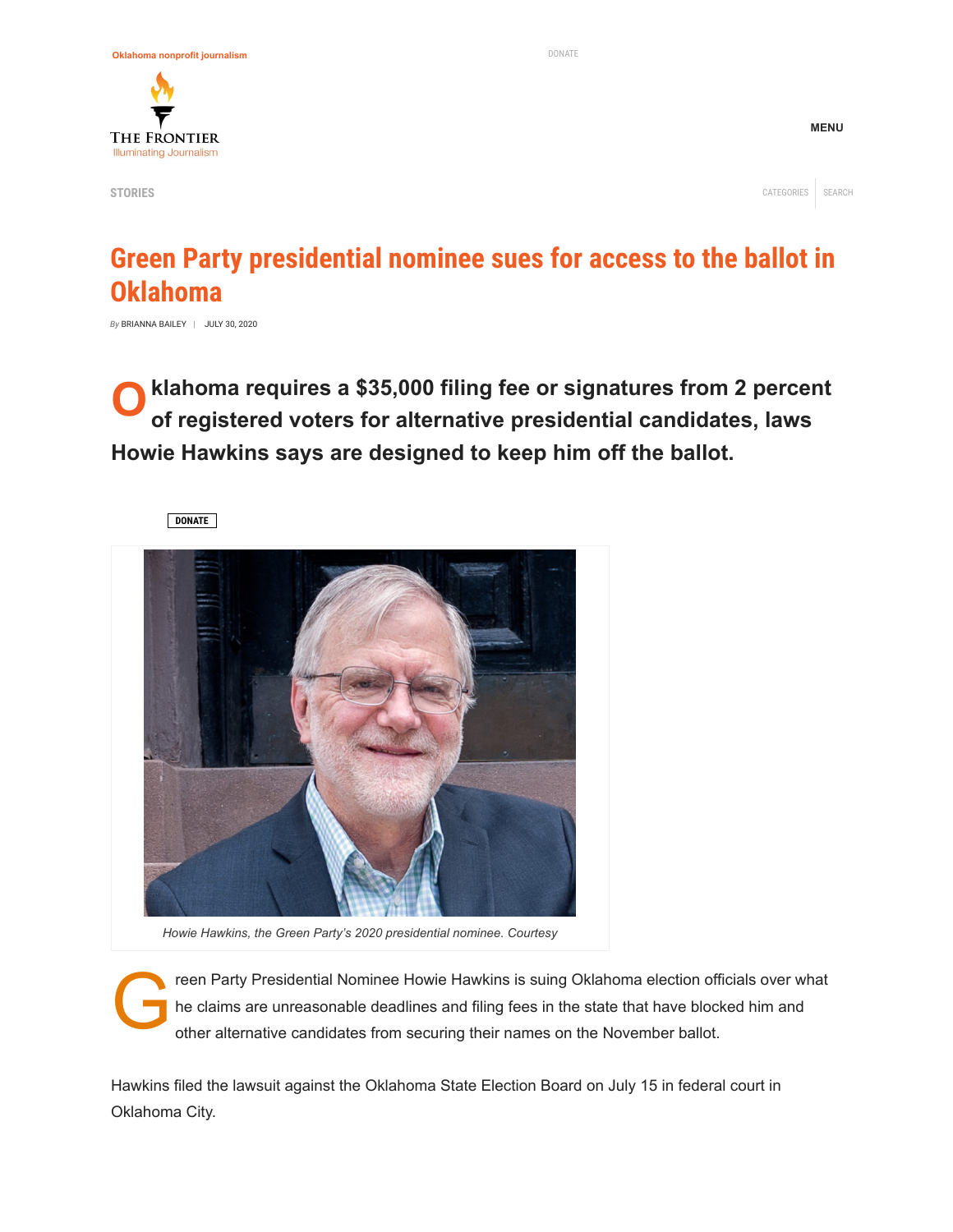In an interview with *The Frontier*, Hawkins said he's suing on behalf of all independent and third-party candidates to gain easier access to the ballot in Oklahoma.

Hawkins is an environmental activist from New York and cofounder of the Green Party of the United States.

"There are a number of independent and alternative party candidates who are serious," he said. "They are offering platforms that differ from the Democrats and Republicans. And the voters of Oklahoma should have all the options on the ballot. It's only fair to them."

Oklahoma law requires presidential candidates who are independent or from an unrecognized political party to collect signatures from 2 percent of registered voters, or pay an an alternative \$35,000 filing fee.

Hawkins said he believes the fee is excessive and designed to keep him and other alternative candidates off the ballot.

Three independent presidential candidates have opted to pay the filing fee in order to appear on the November ballot in Oklahoma, including rapper **[Kayne West](https://www.kanyewest.com/),** former child actor and Bitcoin investor **[Brock Pierce](https://brock.vote/)**, and classical pianist **[Jade Simmons.](https://jadesimmons.com/)**

The state currently only recognizes candidates from the Democratic, Republican and Libertarian parties. Oklahoma also does not give voters the option to write-in the names of alternative candidates.

[In 2016, Green Party presidential nominee Jill Stein and the progressive candidate Rocky De La Fuente](https://oklahoman.com/article/5531425/judge-tosses-lawsuit-challenging-oklahoma-ballot-access) **[unsuccessfully sued for access to the Oklahoma ballot on similar grounds.](https://oklahoman.com/article/5531425/judge-tosses-lawsuit-challenging-oklahoma-ballot-access)**

After the lawsuit, the state enacted a series of laws in 2017 that eased signature requirements for alternative candidates from 4 percent of registered voters to 2 percent and also added the alternative option of paying a \$35,000 fee.

In contrast, the filing fee for candidates running for U.S. Senate in Oklahoma is just \$2,000, Hawkins' lawsuit points out.

The coronavirus pandemic has also strained Green Party's ability to gather signatures in order to get Hawkins' name on the ballot in several states. In Oklahoma, Hawkins would have had to gather 35,592 signatures and file a statement of candidacy by July 15 in order to meet the current requirements.

Hawkins is now on the ballot in 24 states and is running as a write-in candidate in Indiana.

"This has been very hard on them," said James Linger, the Tulsa attorney who is representing Hawkins in the lawsuit. "There's just a limit in what you can do."